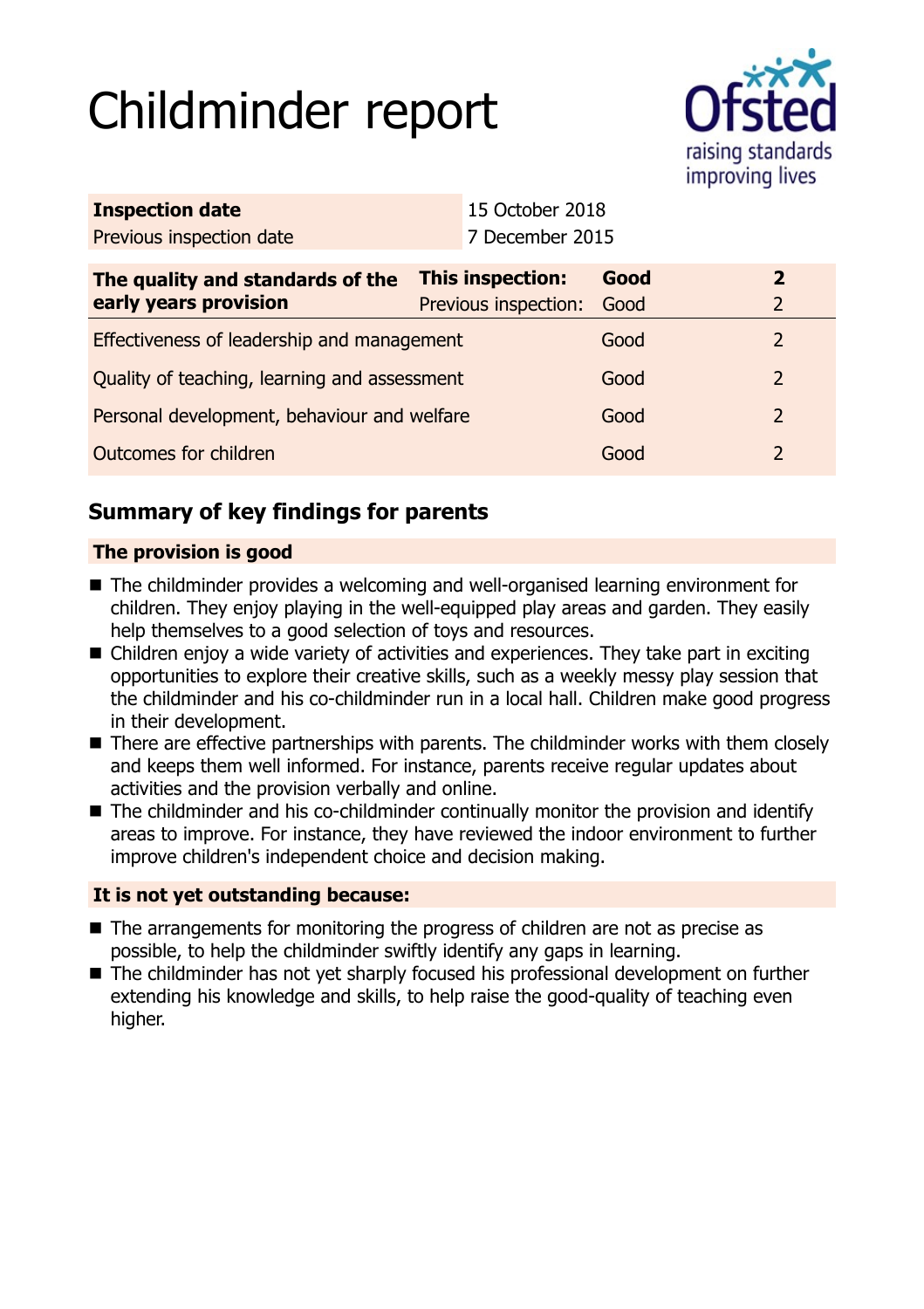# **What the setting needs to do to improve further**

## **To further improve the quality of the early years provision the provider should:**

- $\blacksquare$  strengthen the monitoring of progress made by children to make it as precise as possible, to help identify any gaps in learning even more effectively
- $\blacksquare$  focus professional development opportunities more sharply on raising the quality of teaching to an even higher level.

## **Inspection activities**

- The inspector observed children taking part in activities with the childminder, his cochildminder and his assistant, and assessed the impact this has on children's learning.
- The inspector had discussions with the childminder about his practice and children's learning and development, and evaluated an activity with him.
- $\blacksquare$  The inspector looked around the areas of the home used by children.
- The inspector sampled paperwork and some of the children's learning journals.
- $\blacksquare$  The inspector read written feedback from parents and took account of their views.

# **Inspector**

Rebecca Khabbazi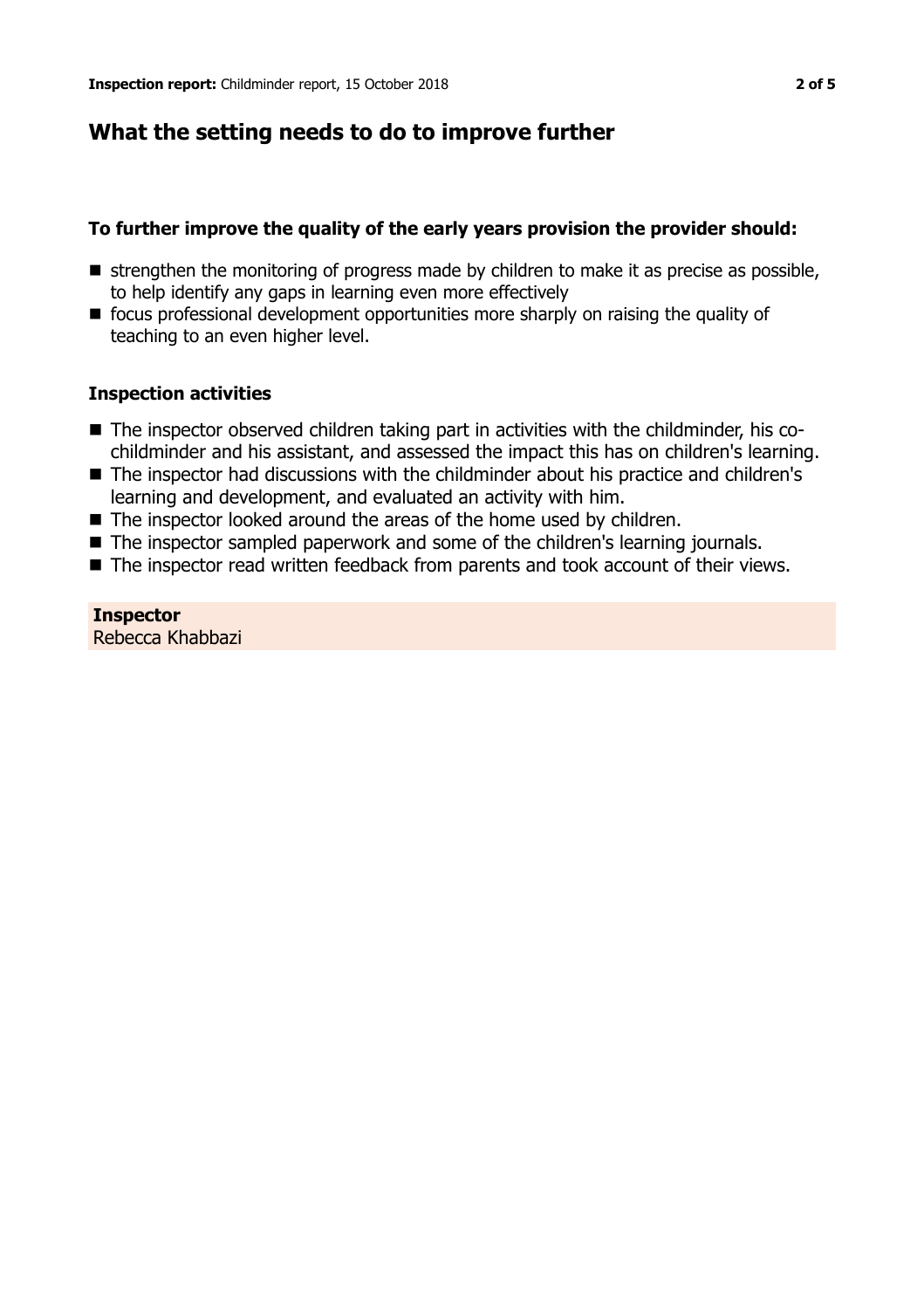# **Inspection findings**

### **Effectiveness of leadership and management is good**

Safeguarding is effective. The childminder has a good understanding of his responsibility towards the children in his care. He knows how to recognise and report any child protection concerns and makes sure he keeps his knowledge up to date. The childminder and his co-childminder work well together as a team, sharing tasks and responsibilities. For example, the childminder takes responsibility for menu planning and preparing meals. They make sure any assistants are suitable for their role and are supported appropriately. For instance, the childminders observe their assistants' practice and meet with them to discuss their performance and identify any training needs.

#### **Quality of teaching, learning and assessment is good**

The childminder observes children and gets to know them well. He works with parents to seek advice from other professionals and establish strategies to provide extra support if required. He supports children's language and communication skills effectively. For instance, he encourages conversations while children play and listens carefully to their ideas. The childminder follows children's interests well. For instance, children enjoyed washing the conkers they had found and then moved on to cleaning the wheeled toys outdoors with sponges and plenty of water. The childminder made good use of this activity to encourage children's early mathematical skills. For instance, children counted and compared different sizes.

#### **Personal development, behaviour and welfare are good**

Children behave well. They have positive relationships with the childminder, who is kind and caring. The childminder builds children's self-confidence, for instance, he praises them and provides lots of reassurance. Children quickly learn the daily routines of the setting, They learn about their local community. For example, they make weekly visits to see the friends they have made at a local nursing home. The childminder and his cochildminder are conscientious about children's safety and check the home carefully for any hazards. The childminder supervises children closely and effectively supports their health and well-being. For instance, children remember why they need to wash their hands before they eat. They enjoy being active when they play outdoors.

### **Outcomes for children are good**

Children communicate confidently and clearly express their wishes and needs. They get along well together, and learn to share and take turns. Younger children happily play alongside their friends. Children grow in confidence and make choices about what to play with. They show a keen interest in books and they listen attentively to stories. They enjoy singing and rhymes, and count as they play. Children become absorbed in activities and are eager to learn more. They benefit from a wide range of outings that helps broaden their experiences. Children quickly gain the skills they need for their future learning and for the move on to school.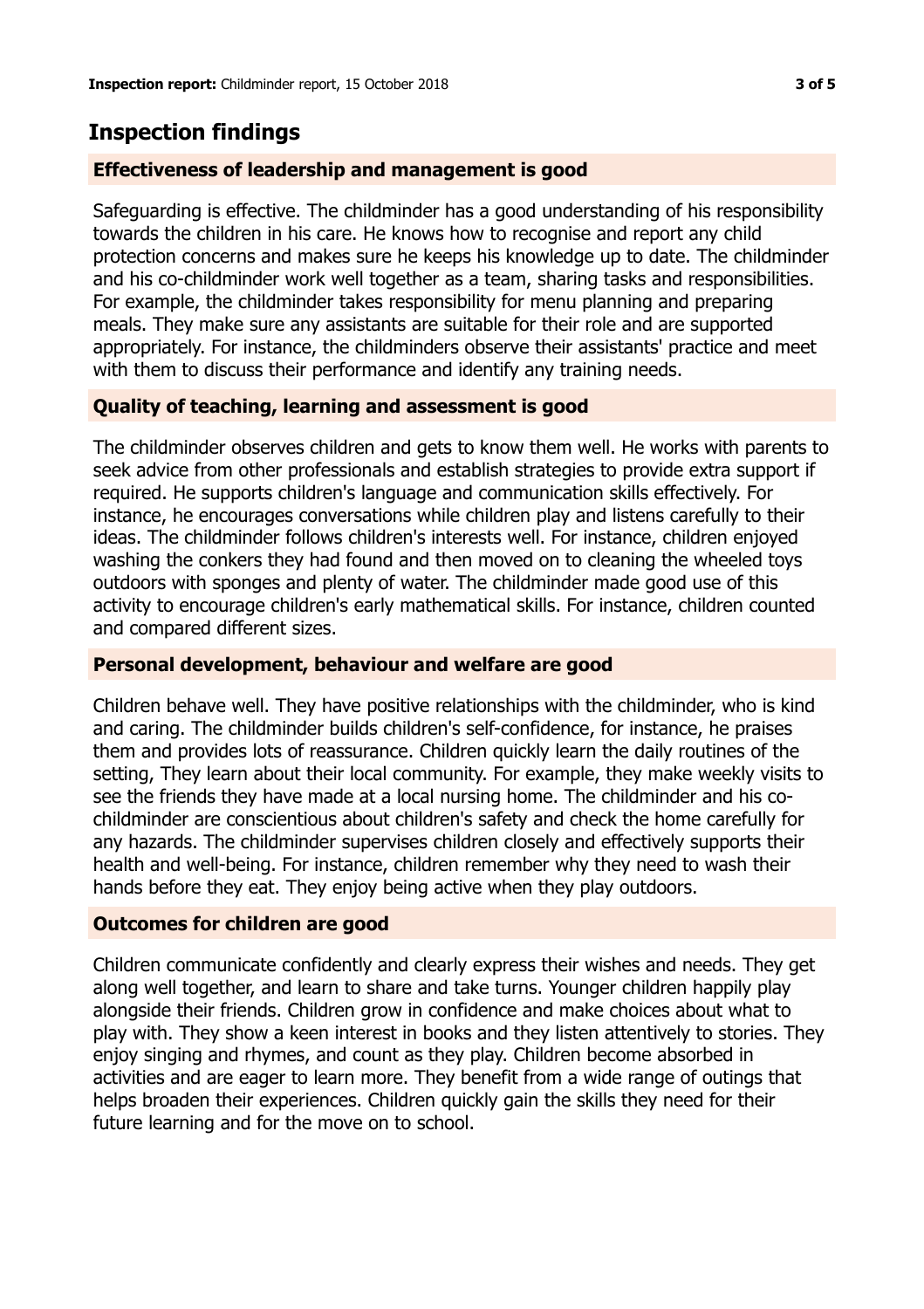# **Setting details**

| Unique reference number       | EY417855                                                                             |  |
|-------------------------------|--------------------------------------------------------------------------------------|--|
| <b>Local authority</b>        | Brighton and Hove                                                                    |  |
| <b>Inspection number</b>      | 10061744                                                                             |  |
| <b>Type of provision</b>      | Childminder                                                                          |  |
| <b>Registers</b>              | Early Years Register, Compulsory Childcare<br>Register, Voluntary Childcare Register |  |
| Day care type                 | Childminder                                                                          |  |
| Age range of children         | $1 - 8$                                                                              |  |
| <b>Total number of places</b> | 12                                                                                   |  |
| Number of children on roll    | 27                                                                                   |  |
| Date of previous inspection   | 7 December 2015                                                                      |  |

The childminder registered in 2010 and lives in Portslade, East Sussex. He works with a co-childminder and they employ several assistants who work part time. The childminder holds a relevant childcare qualification at level 3. He operates throughout the year from 8am to 6pm, Monday to Friday, except for bank holidays and family holidays. The childminder provides funded early education for two-, three- and four-year-old children.

This inspection was carried out by Ofsted under sections 49 and 50 of the Childcare Act 2006 on the quality and standards of provision that is registered on the Early Years Register. The registered person must ensure that this provision complies with the statutory framework for children's learning, development and care, known as the early years foundation stage.

Any complaints about the inspection or the report should be made following the procedures set out in the guidance Complaints procedure: raising concerns and making complaints about Ofsted, which is available from Ofsted's website: www.ofsted.gov.uk. If you would like Ofsted to send you a copy of the guidance, please telephone 0300 123 4234, or email [enquiries@ofsted.gov.uk.](mailto:enquiries@ofsted.gov.uk)